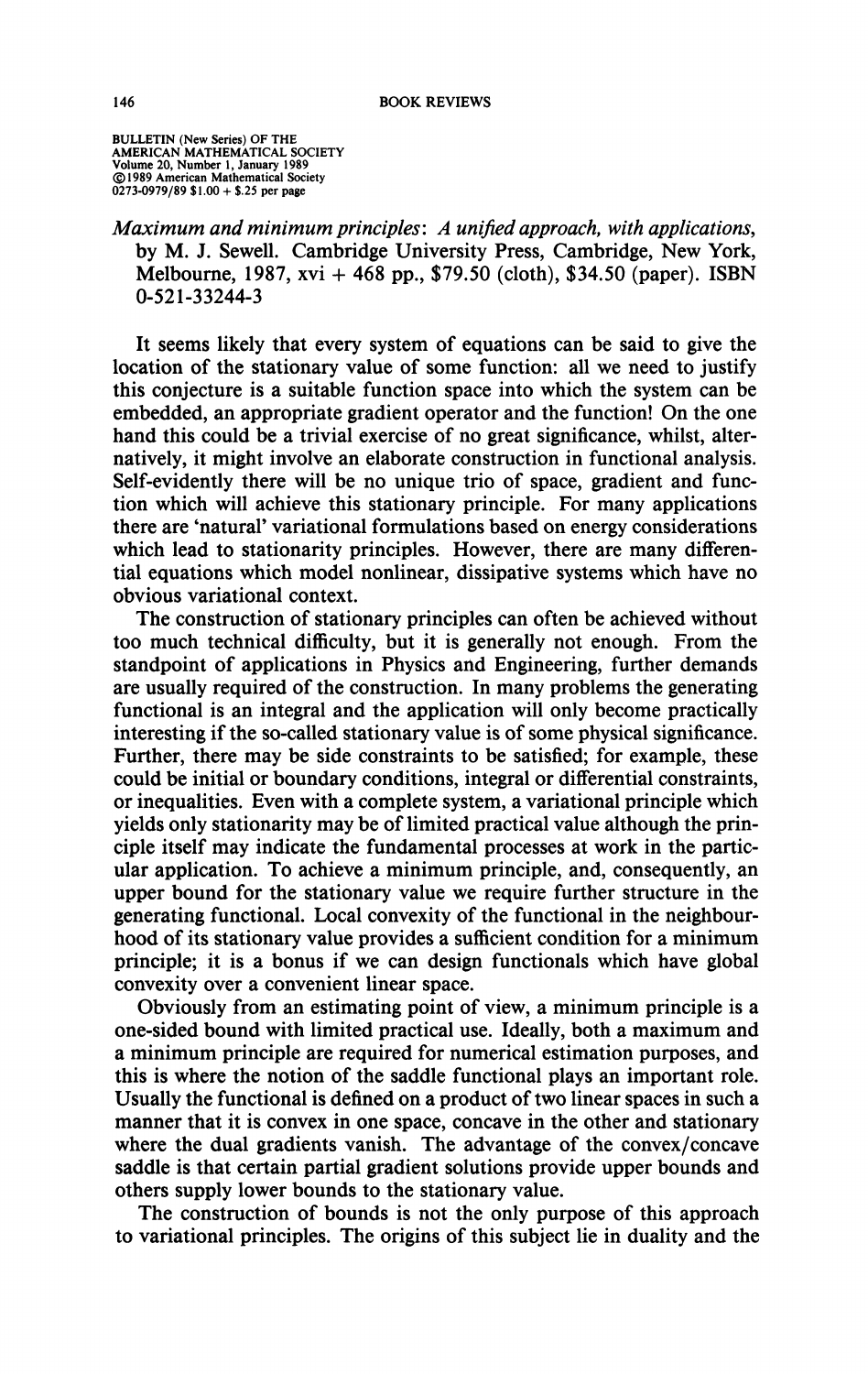**Legendre transformation which has close links with physical theories in compressible fluid flow, plasticity and thermodynamics. This idea stems from the notion that any functional of two variables can be used to generate**  three other Legendre dual functionals by holding either variable fixed or **neither one fixed. This theory has also had more recent application in the classification of singularities and bifurcations.** 

**There are many techniques which have been developed from the basic saddle problem including asymptotic, comparison and iterative methods and pointwise estimates. And yet the subject never quite seems to live up to its promise. Variational calculus is very "open" in the sense that almost any problem can be cast as a stationary variational problem, and, with a little ingenuity, also as a convex or saddle extremum. But does this help us to actually** *solve* **differential and integral equations, for example? The development of general iterative, convergent sequences of upper and lower bounding principles seems some way off at present. On the other hand, from a strictly utilitarian point of view, some sort of application using, for example, the Rayleigh-Ritz procedure can usually be put together when all else fails. Perhaps the general accessibility of convex variational calculus is its attractive feature.** 

**SewelPs book on** *Maximum and minimum principles* **reflects the author's interest in the subject spanning some 25 years. Whilst the building blocks of the subject, such as the calculus of variations, convexity and functional differentiation, belong to earlier eras, much of this modern treatment of the subject was developed initially and independently by Ben Noble and the author of this book, and later in collaboration. A survey of their early work can be found in [1]. The saddle quantity** *S* **is defined by [see p. 216 of the book]** 

$$
S = L_{+} - L_{-} - \left(x_{+} - x_{-}, \frac{\partial L}{\partial x}\Big|_{+}\right) - \left\langle u_{+} - u_{-}, \frac{\partial L}{\partial u}\Big|_{-}\right\rangle
$$

where  $L[x, u]: X \times U \rightarrow \mathbb{R}$ , X and U are inner product spaces with inner products  $(\cdot, \cdot)$  and  $\langle \cdot, \cdot \rangle$  and  $x_+, u_+$  and  $x_-, u_-$  are pairs of points in the infinite dimensional domain of the functional  $L[x, u]$ . In the definition of *S,*  $\partial L/\partial x$  and  $\partial L/\partial u$  are partial gradients of *L*. The functional  $L[x, u]$  is **then said to be a strict or weak saddle functional over some subdomain**  if  $S > 0$  or  $S > 0$  respectively. In their simplest form, dual extremum principles follow by choosing a plus pair to satisfy  $\partial L/\partial x = 0$  and a minus **pair to satisfy**  $\partial L/\partial u = 0$ . These partial solutions then imply that  $L_+ > L_$ and that the stationary value is trapped between  $L_{+}$  and  $L_{-}$ . There are **many variants of these principles described in the book but this definition contains the essential idea.** 

**The book is divided into five long chapters. Chapter 1 looks at the finite dimensional case by way of an introduction to the subject starting with the geometry of the saddle surface. The main idea of the upper and lower bounding principles are developed; many detailed examples are included.** 

**Chapter 2 gives a complete account of the Legendre transformation. This book is probably the first text to integrate singularity theory and bifurcation, or as it is more generally called catastrophe theory, into duality.**